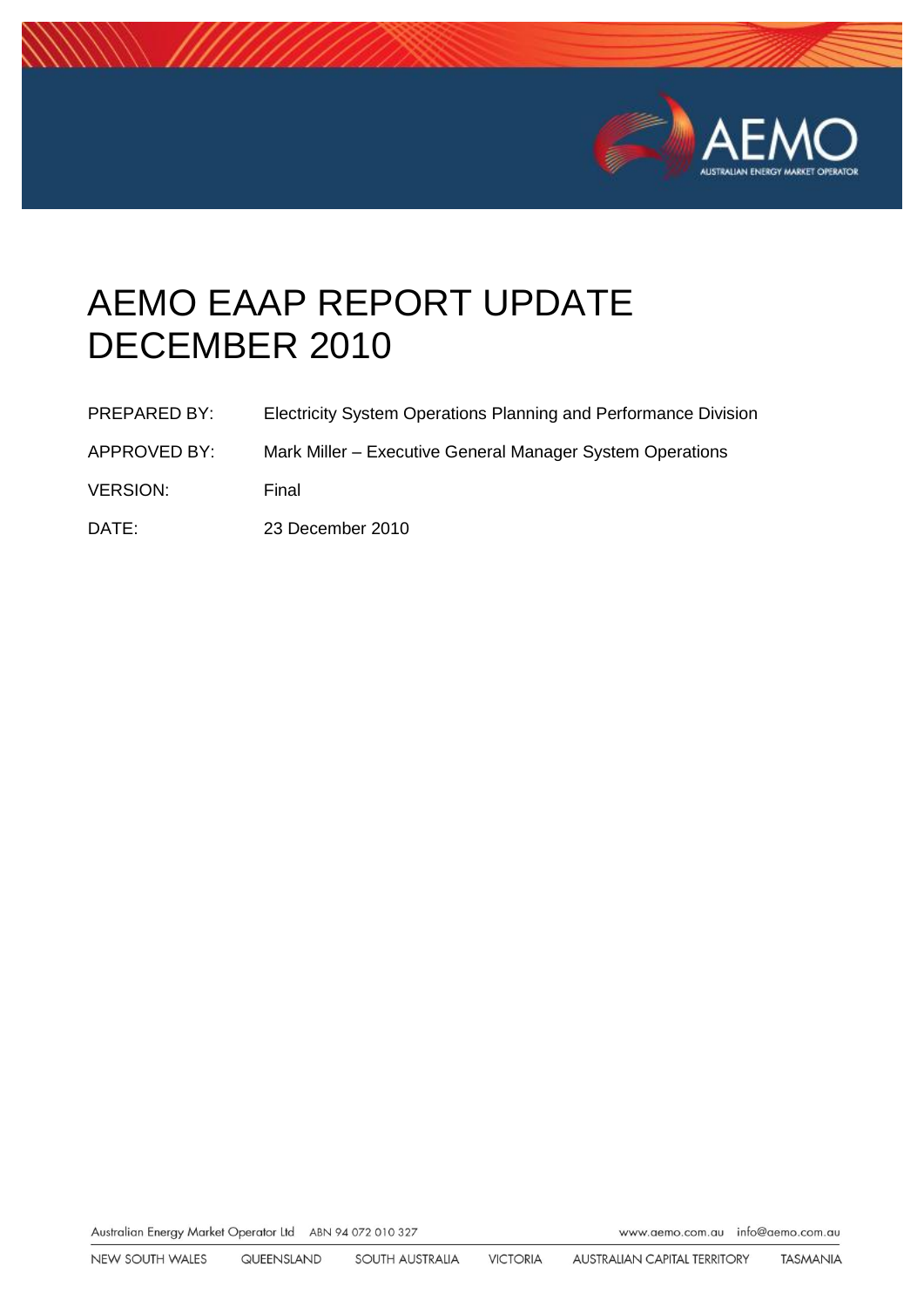

## Disclaimer

- *a) Purpose - This report has been prepared by the Australian Energy Market Operator Limited (AEMO) for the sole purpose of meeting obligations in accordance with clause 3.7C of the National Electricity Rules.*
- *b) No Reliance or warranty – This report contains data provided by third parties and might contain conclusions or forecasts and the like that rely on that data. This data might not be free from errors or omissions. While AEMO has used due care and skill, AEMO does not warrant or represent that the data, conclusions, forecasts or other information in this report are accurate, reliable, complete or current or that they are suitable for particular purposes. You should verify and check the accuracy, completeness, reliability and suitability of this report for any use to which you intend to put it, and seek independent expert advice before using it, or any information contained in it.*
- *c) Limitation of liability - To the extent permitted by law, AEMO and its advisers, consultants and other contributors to this report (or their respective associated companies, businesses, partners, directors, officers or employees) shall not be liable for any errors, omissions, defects or misrepresentations in the information contained in this report, or for any loss or damage suffered by persons who use or rely on such information (including by reason of negligence, negligent misstatement or otherwise). If any law prohibits the exclusion of such liability, AEMO's liability is limited, at AEMO's option, to the re-supply of the information, provided that this limitation is permitted by law and is fair and reasonable.*

*© 2010 - Australian Energy Market Operator Ltd. All rights reserved*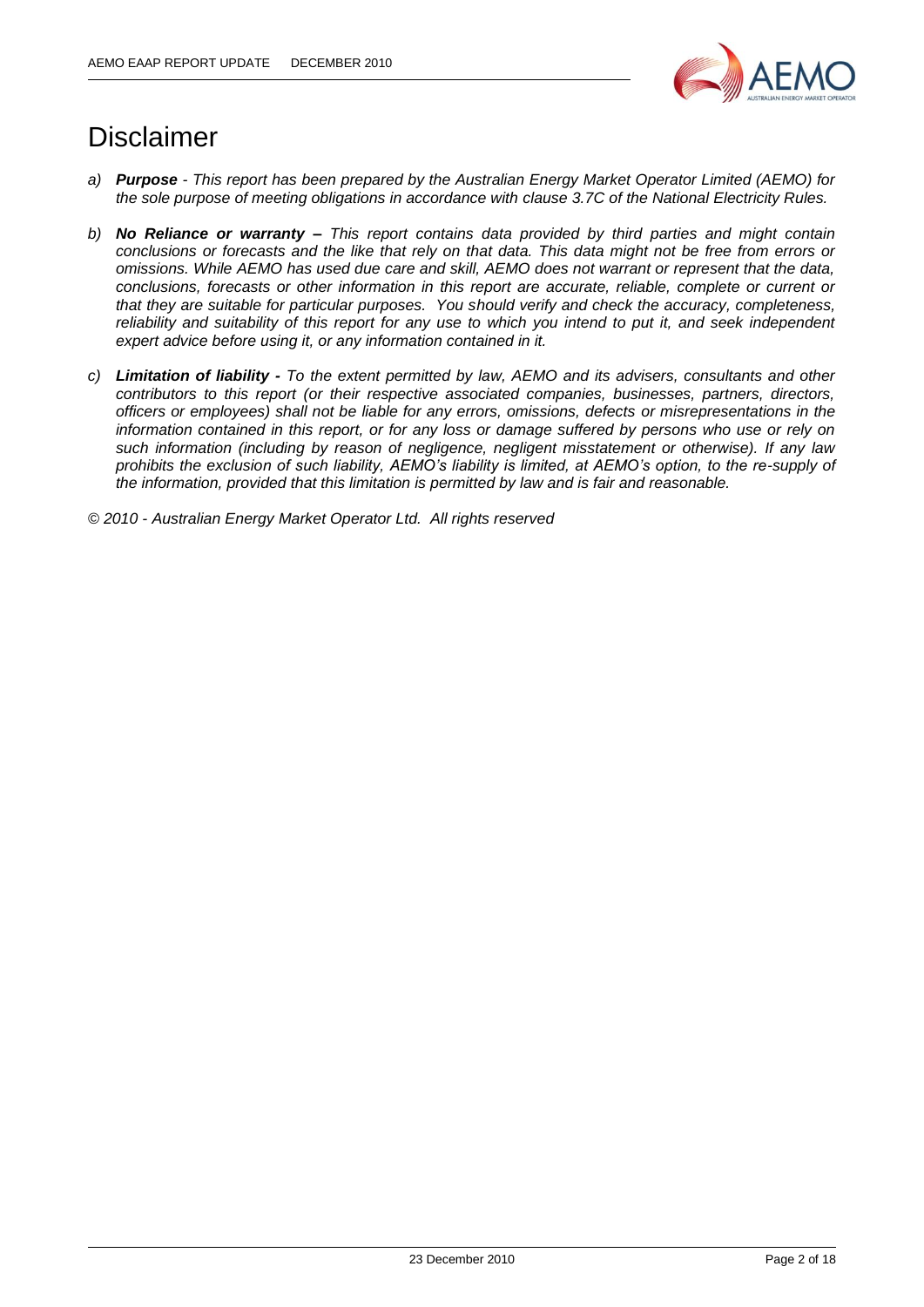

## **Contents**

| $\mathbf{1}$   |                                                                             |
|----------------|-----------------------------------------------------------------------------|
| 1.1            |                                                                             |
| 1.2            |                                                                             |
| 1.3            |                                                                             |
| $\overline{2}$ |                                                                             |
| 3              |                                                                             |
| 3.1            |                                                                             |
| 3.2            |                                                                             |
| $\overline{4}$ |                                                                             |
| 4.1            |                                                                             |
| 4.2            | Scenario 2: Short Term Average Rainfall - Forecast Unserved Energy (GWh) 10 |
| 4.3            | Scenario 3: Long Term Average Rainfall - Forecast Unserved Energy (GWh) 11  |
| 4.4            | FORECAST MONTHLY ENERGY GENERATION ON NEM-WIDE BASIS  12                    |
| 4.5            |                                                                             |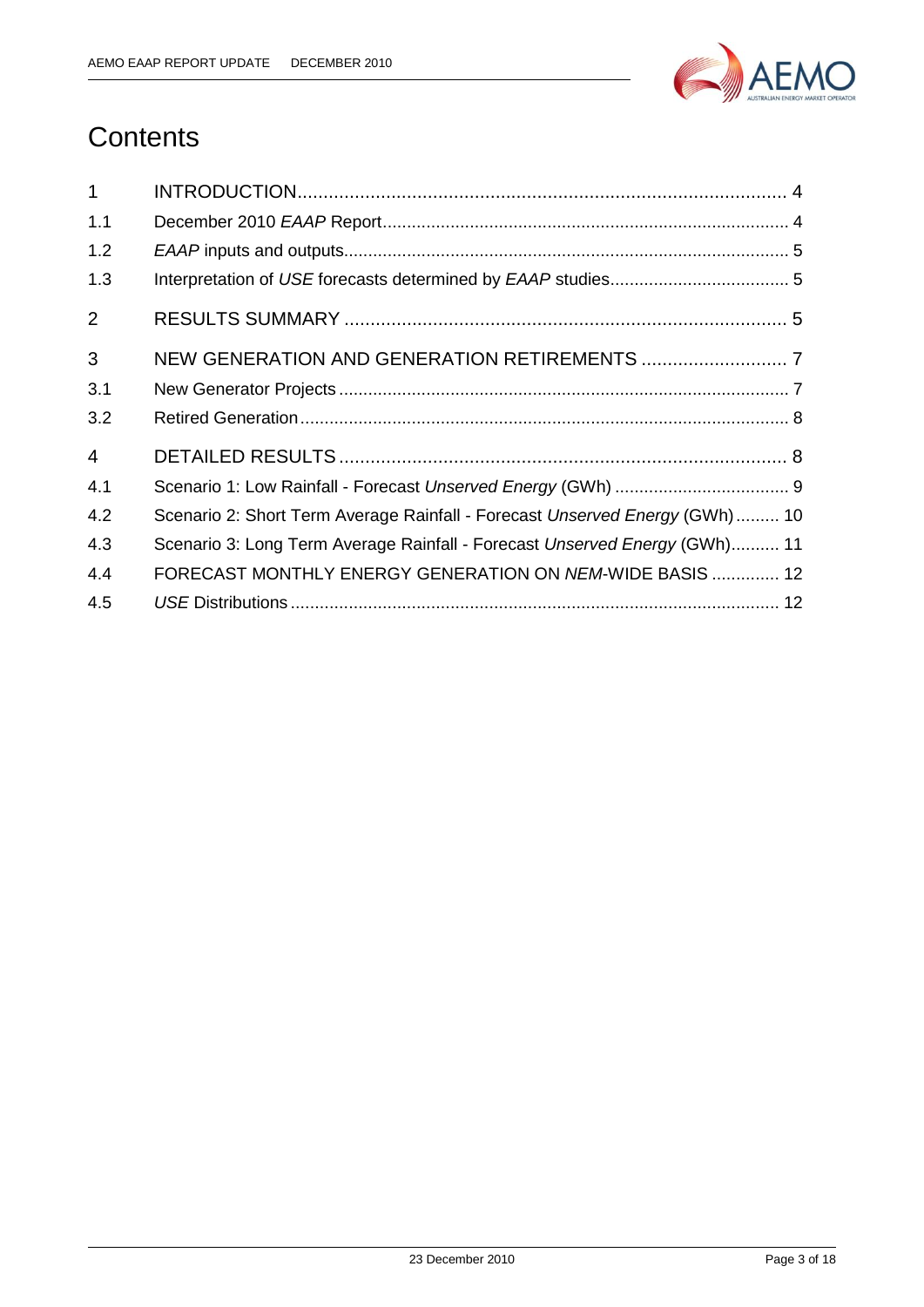

## <span id="page-3-0"></span>**1 INTRODUCTION**

AEMO is required by the National Electricity Rule 3.7C(d) to publish an EAAP<sup>1</sup> on a quarterly basis. The National Electricity Rule 3.7C(n) requires AEMO to comply with EAAP guidelines<sup>2</sup> in preparing *EAAP*.

The EAAP replaces the quarterly AEMO Drought Scenarios Investigation Report<sup>3</sup>, with the final Drought Report having been published in December 2009. The first *EAAP* was published on 31 March 2010.

*EAAP* uses probabilistic modelling to determine the regional *Unserved Energy* (*USE*) at an hourly resolution during the 24 month Study Period. This involves the use of time-sequential, security constrained optimal dispatch simulations, incorporating Monte-Carlo Simulations.

The annual percentage of *USE* per region is the key indicator of energy adequacy in the *NEM*.

#### <span id="page-3-1"></span>**1.1 December 2010** *EAAP* **Report**

#### Study period<sup>4</sup> for this *EAAP* report: **01-01-2011 to 31-12-2012**

Closing date for submitting Variable GELF Parameters by

#### Scheduled Generators: **19-11-2010**

For the purpose of this report "Year 1" is defined as 01-01-2011 to 31-12-2011, and "Year 2" is defined as 01-01-2012 to 31-12-2012.

This *EAAP* report is based on the following three Rainfall Scenarios:

**Scenario 1:** Low rainfall – based on rainfall between 1 July 2006 and 30 June 2007 for all Regions except New South Wales. For New South Wales the low rainfall scenario is based on the rainfall experienced between 1 June 2006 and 31 May 2007<sup>5</sup>.

**Scenario 2:** Short term average rainfall – based on the average rainfall recorded over the past 10 years.

**Scenario 3:** Long term average rainfall – based on the average rainfall recorded over the past 50 years, or the longest period for which rainfall data is available should this be less than 50 years.

<http://www.aemo.com.au/electricityops/408-0001.html>

<http://www.aemo.com.au/electricityops/eaap.html>

 $\overline{\phantom{a}}$ 

<sup>1</sup> Energy Adequacy Assessment Projection (EAAP) – Glossary of the Electricity Market Rules defines the EAAP as "A projection of AEMO"s assessment of energy availability that accounts for energy constraints for each month over a 24 month period, which is prepared and published in accordance with rule 3.7C and is measured as *unserved energy* for each region."

<sup>2</sup> The *EAAP guidelines* have been determined following Electricity Rule Consultation Procedures and can be accessed using the following web link:

<sup>3</sup> Previous AEMO EAAP and Drought Report Updates are available at the following location on *AEMO* website:

 $4$  A study period refers to a specified time period for which the Energy Adequacy Assessment Projections are conducted.

 $<sup>5</sup>$  Had this change not been made for New South Wales, the low rainfall scenario would have had more</sup> rainfall than the short term average rainfall scenario in the catchment areas.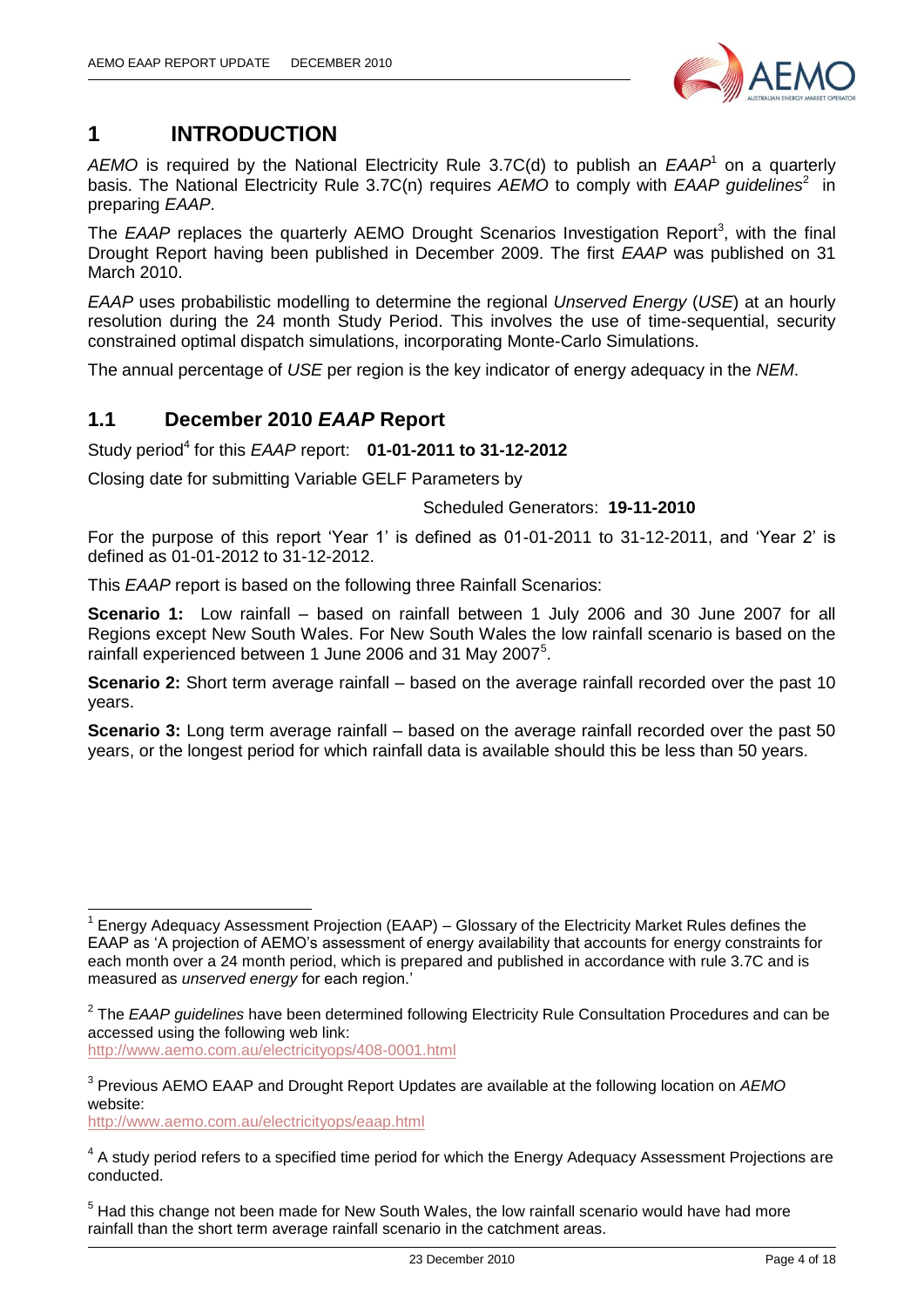

#### <span id="page-4-0"></span>**1.2** *EAAP* **inputs and outputs**

Scheduled generating units submitted Variable GELF Parameters<sup>6</sup>. These included all the *scheduled generating units* that have provided their generation constraints under various rainfall scenarios for the December 2010 *EAAP*.

The demand profiles used in December 2010 *EAAP* are consistent with the energy and demand projections that have been published in 2010 Electricity Statement of Opportunities (ESOO). Estimates of demand side participation published as "Very Likely" in the 2010 ESOO have also been used as an input in December 2010 *EAAP*.

The *EAAP guidelines* require *AEMO* to publish the following *EAAP* reports:

- 1. *EAAP* Public Report This report will include the following items for each of the Scenarios on regional basis:
	- Monthly *USE* for the study period in GWh
	- *USE* for the first 12 months and for the second 12 months in the study period in GWh
	- Monthly energy generation for the study period in GWh on a *NEM*-wide basis
- 2. Private *EAAP* reports for each Generator who owns scheduled generating units or hydro power schemes that have been included in each of the Scenarios:
	- Monthly energy generation reductions in GWh for the scheduled generating unit or hydro power scheme for the study period
	- Monthly capacity reductions in MW for the scheduled generating unit or hydro power scheme for the study period
	- Monthly generation contribution in GWh from the scheduled generating unit or hydro power scheme for the study period
	- Monthly generation contribution in GWh for the first 12 months and for the second 12 months in the study period.

This *AEMO EAAP* Report Update December 2010 covers the requirement to publish the *EAAP* Public Report (i.e. first report stated above).

#### <span id="page-4-1"></span>**1.3 Interpretation of** *USE* **forecasts determined by** *EAAP* **studies**

The electricity supply estimates in this *EAAP* Report are based on the Variable GELF parameters submitted by *NEM* Scheduled Generators as required by the *EAAP guidelines*, during October and November 2010, so the results should be regarded as reflecting an input "snapshot" taken at that time.

The water-related energy limitations submitted by Scheduled Generators are based on the known share of water available for generation at the time, as advised by jurisdictions and water authorities.

#### <span id="page-4-2"></span>**2 RESULTS SUMMARY**

-

The following tables summarise the annual *unserved energy* (*USE*) figures for each region, and provide comparisons between the *EAAP* published in September 2010 and the December 2010

 $6$  Generator Energy Limitation Framework (GELF) – Glossary of the Electricity Market Rules defines the GELF as "A description of the energy constraints that affect the ability of scheduled generating unit to generate electricity prepared in accordance with the EAAP guidelines."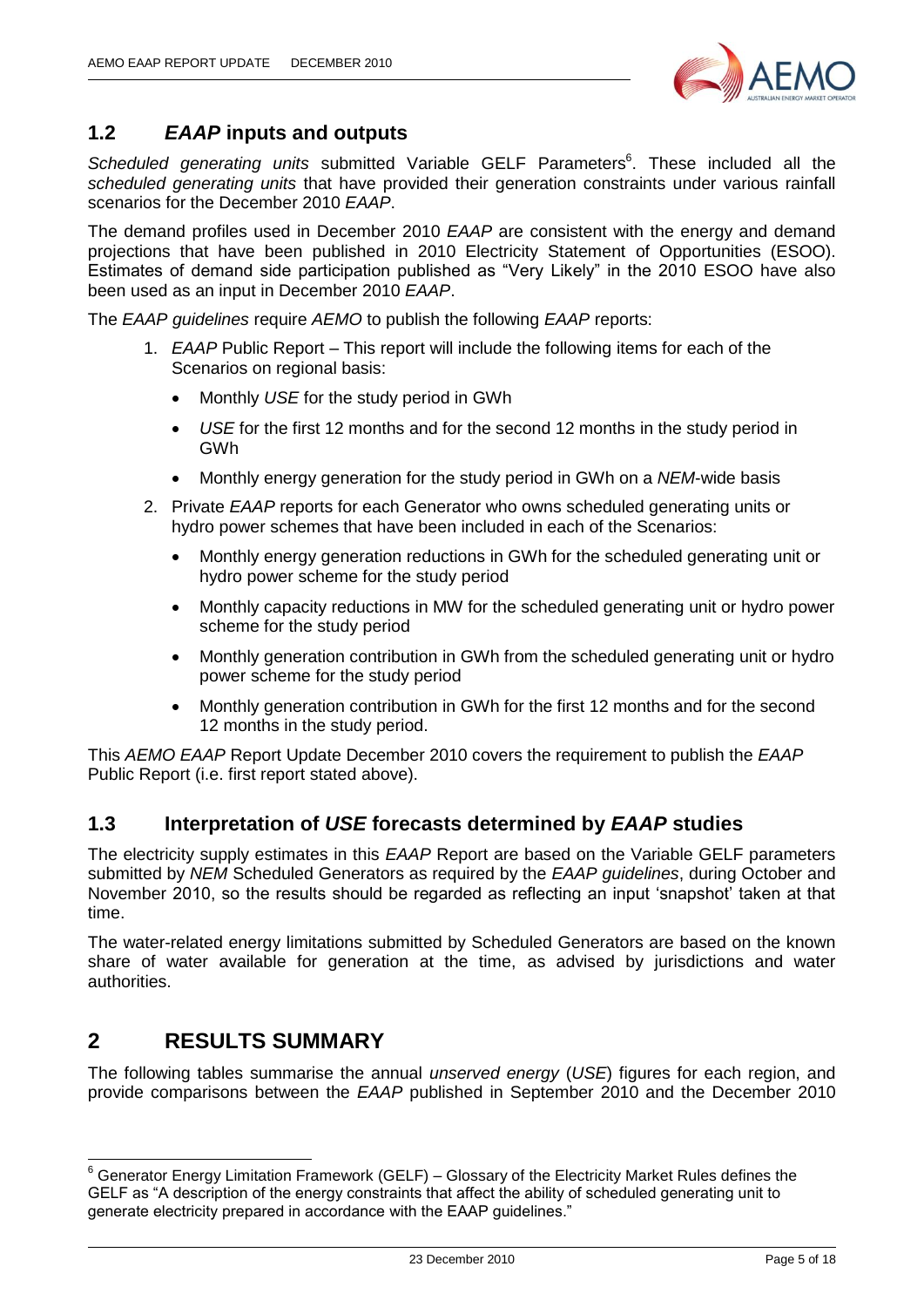

*EAAP* report. The grey shading highlights where the annual *USE* is higher than the Reliability Panel standard of 0.002%<sup>7</sup>.

The December 2010 *EAAP* results forecast small increases in *USE* for Queensland, New South Wales, Victoria and South Australia for Year 1 of the low rainfall scenario. The marginal levels of *USE* forecast for these four regions are below the Reliability Panel Standard of 0.002%.

There was no noticeable forecast *USE* for Tasmania in the September and December 2010 *EAAP* studies for Year 1 and 2 of the low rainfall scenario.

The December 2010 *EAAP* forecasts a marginal decrease in *USE* for New South Wales, South Australia and Victoria and a marginal increase for Queensland and Tasmania for the Year 2 of the low rainfall scenario, compared to September 2010 *EAAP*. The forecast *USE* is above the Reliability Panel Standard of 0.002% for Victoria and South Australia regions for the Year 2 in the low rainfall scenario. The forecast *USE* is below the Reliability Panel Standard of 0.002% for all other regions.

The forecast *USE* is higher than the Reliability Panel Standard in the Year 2 of the low rainfall scenario for Victoria and South Australia due to energy restrictions on a power station in Victoria.

Forecast *USE* in all regions is below 0.002% for both years of the short term and long term average rainfall scenarios.

|                   | Low rainfall             | <b>NSW</b> | <b>QLD</b> | <b>SA</b> | <b>TAS</b> | <b>VIC</b> |
|-------------------|--------------------------|------------|------------|-----------|------------|------------|
| Year 1            | September 2010<br>Update | 0.0001%    | 0.0000%    | 0.0002%   | 0.0000%    | 0.0003%    |
|                   | December 2010<br>Update  | 0.0002%    | 0.0001%    | 0.0004%   | $0.0000\%$ | 0.0004%    |
| Year <sub>2</sub> | September 2010<br>Update | 0.0006%    | 0.0002%    | 0.0022%   | 0.0000%    | 0.0067%    |
|                   | December 2010<br>Update  | 0.0002%    | 0.0005%    | 0.0021%   | $0.0001\%$ | 0.0058%    |

TABLE 1: *UNSERVED ENERGY* FOR SCENARIO 1 - LOW RAINFALL

 7 The Reliability Panel establish the standard for supply reliability in the *NEM*, which is 0.002% *unserved energy* in each region. This standard requires that no more than 0.002% of each region's energy demand should be unserved due to supply shortfalls. Note that this does not include customer interruptions due to failures in transmission and distribution networks.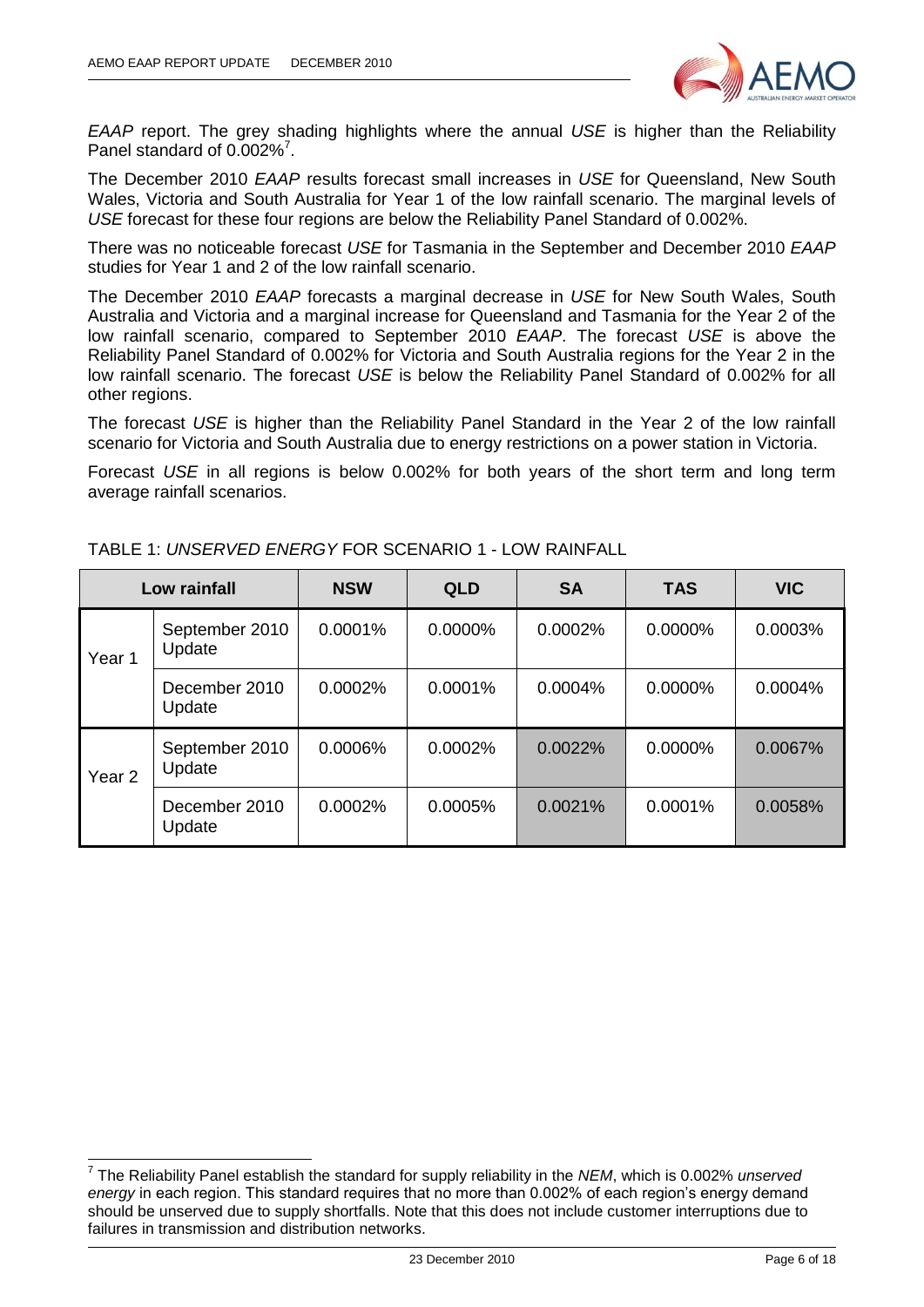

| TABLE 2: UNSERVED ENERGY FOR SCENARIO 2 - SHORT TERM AVERAGE RAINFALL |
|-----------------------------------------------------------------------|
|-----------------------------------------------------------------------|

|      | Short term average<br>rainfall | <b>NSW</b> | <b>QLD</b> | <b>SA</b>  | <b>TAS</b> | <b>VIC</b> |
|------|--------------------------------|------------|------------|------------|------------|------------|
| Year | September 2010<br>Update       | $0.0001\%$ | 0.0000%    | 0.0002%    | $0.0000\%$ | 0.0003%    |
|      | December 2010<br>Update        | 0.0001%    | $0.0001\%$ | 0.0004%    | $0.0000\%$ | 0.0004%    |
| Year | September 2010<br>Update       | $0.0000\%$ | 0.0001%    | $0.0000\%$ | $0.0000\%$ | 0.0001%    |
| 2    | December 2010<br>Update        | $0.0000\%$ | $0.0004\%$ | $0.0000\%$ | $0.0000\%$ | 0.0001%    |

#### TABLE 3: *UNSERVED ENERGY* FOR SCENARIO 3 - LONG TERM AVERAGE RAINFALL

|        | Long term average<br>rainfall | <b>NSW</b> | <b>QLD</b> | <b>SA</b>  | <b>TAS</b> | <b>VIC</b> |
|--------|-------------------------------|------------|------------|------------|------------|------------|
| Year 1 | September<br>2010 Update      | 0.0001%    | 0.0000%    | 0.0001%    | 0.0000%    | 0.0003%    |
|        | December<br>2010 Update       | 0.0001%    | 0.0001%    | 0.0004%    | $0.0000\%$ | 0.0004%    |
| Year 2 | September<br>2010 Update      | $0.0000\%$ | 0.0001%    | 0.0000%    | $0.0000\%$ | 0.0001%    |
|        | December<br>2010 Update       | 0.0002%    | 0.0005%    | $0.0000\%$ | $0.0000\%$ | 0.0002%    |

#### <span id="page-6-0"></span>**3 NEW GENERATION AND GENERATION RETIREMENTS**

#### <span id="page-6-1"></span>**3.1 New Generator Projects**

Based on the information published on the Generation Information Page<sup>8</sup>, as well as on the subsequent updates received, the following committed significant generator projects have been included in the model:

 8 The Generation Information Page is available on *AEMO* website at: <http://www.aemo.com.au/data/gendata.shtml>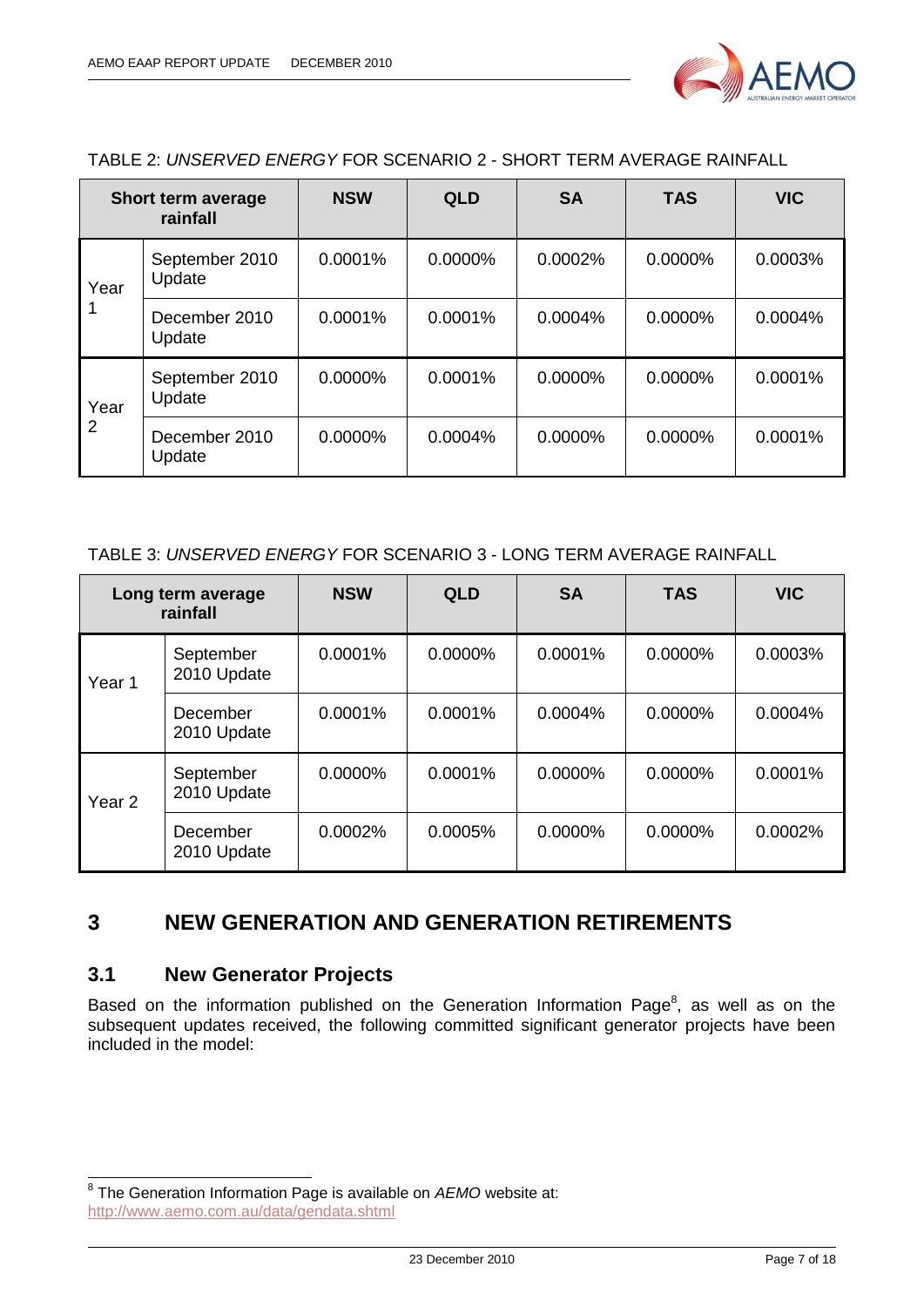

| <b>Station</b>                  | <b>State</b> | Capacity        | When           |
|---------------------------------|--------------|-----------------|----------------|
|                                 |              | 553 MW (winter) | Winter 2011    |
| Mortlake Stage 1                | <b>VIC</b>   | 518 MW (summer) |                |
| Oaklands wind farm              | VIC.         | 67 MW           | Summer 2011/12 |
| Hallett 5 (The Bluff) wind farm | SA           | 53 MW           | Summer 2011/12 |

#### TABLE 4: NEW GENERATORS

#### <span id="page-7-0"></span>**3.2 Retired Generation**

Based on the information published on the Generation Information Page, as well as the subsequent updates received, there were no retirements of Scheduled Generating Units modelled in December 2010 *EAAP* report.

Swanbank B2 and B4 units in Queensland region were assumed unavailable since these generating units would be in long term storage during the study period.

Munmorah No.3 and 4 units in New South Wales were assumed to be out of service with a recall time longer than 24 hours.

#### <span id="page-7-1"></span>**4 DETAILED RESULTS**

The *EAAP* simulation studies provide forecasts of customer load that might not be able to be met during the study period. As the studies are probabilistic in nature, 400 simulation studies were performed for each rainfall scenario using both 10% Probability of Exceedence (POE) and 50% POE demand forecasts. The results of all of these simulation studies have been 'averaged' as explained in the section 5.2 of the *EAAP guidelines<sup>9</sup>* , using the following weightings:

Weighted result =  $0.696 \times 50\%$  POE result +  $0.304 \times 10\%$  POE result.

The above weighting is similar to the weightings used in studies for the 2010 National Transmission Network Development Plan<sup>10</sup>, and provides a balance by giving higher weighting to the more expected 50% POE results, whilst still capturing the influence of the more pessimistic 10% POE results.

The figures in the following tables represent the average monthly regional energy demand that was not able to be met in gigawatt hours (GWh).

The *EAAP* modelling is probabilistic in nature because it is not possible to be certain about future customer demand or generator failures, etc. As a result, the forecast *unserved energy* figures presented in the following tables should not be interpreted as certainty of blackouts, but rather as an estimate of what could occur. If customer demand is moderate to low, or generator failures do not occur at critical times, then the *unserved energy* estimates contained in this update are unlikely to eventuate.

Shaded cells indicate where *USE* exceeds the Reliability Panel Standard of 0.002% in a region.

 9 The *EAAP guidelines* are available at the following location on AEMO website: <http://www.aemo.com.au/electricityops/408-0001.html>

 $10$  The 2010 National Transmission Network Development Plan is available at the following location on AEMO website:

http://www.aemo.com.au/planning/ntndp.html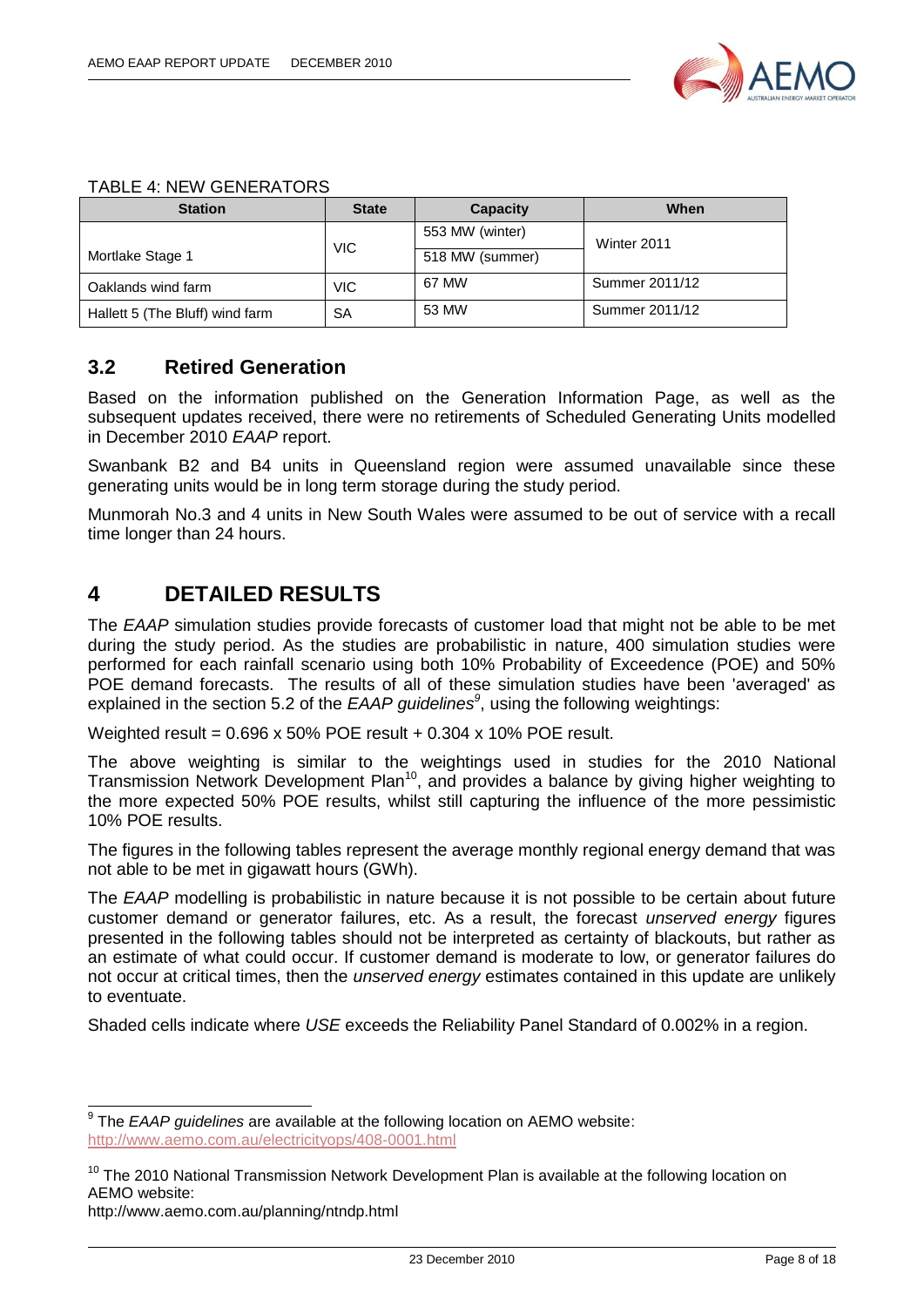

## <span id="page-8-0"></span>**4.1 Scenario 1: Low Rainfall - Forecast** *Unserved Energy* **(GWh)**

TABLE 5: FORECAST *USE* IN SCENARIO 1 – LOW RAINFALL

| יט ישבע של יש בא |            |         | ____________________ |         |            |
|------------------|------------|---------|----------------------|---------|------------|
|                  | <b>NSW</b> | QLD     | SА                   | TAS     | <b>VIC</b> |
| $Jan-11$         | 0.030      | 0.018   | 0.003                | 0.000   | 0.033      |
| Feb-11           | 0.092      | 0.019   | 0.000                | 0.000   | 0.066      |
| Mar-11           | 0.000      | 0.003   | 0.049                | 0.000   | 0.109      |
| Apr-11           | 0.000      | 0.000   | 0.000                | 0.000   | 0.000      |
| May-11           | 0.000      | 0.000   | 0.000                | 0.000   | 0.000      |
| $Jun-11$         | 0.000      | 0.000   | 0.000                | 0.000   | 0.000      |
| $Jul-11$         | 0.000      | 0.000   | 0.000                | 0.000   | 0.000      |
| Aug-11           | 0.000      | 0.000   | 0.000                | 0.000   | 0.000      |
| Sep-11           | 0.000      | 0.000   | 0.000                | 0.000   | 0.000      |
| Oct-11           | 0.000      | 0.000   | 0.000                | 0.000   | 0.000      |
| <b>Nov-11</b>    | 0.000      | 0.000   | 0.000                | 0.000   | 0.000      |
| Dec-11           | 0.000      | 0.002   | 0.000                | 0.000   | 0.000      |
| <b>Total GWh</b> | 0.123      | 0.042   | 0.051                | 0.000   | 0.208      |
| Region %         | 0.0002%    | 0.0001% | 0.0004%              | 0.0000% | 0.0004%    |
| Jan-12           | 0.002      | 0.016   | 0.007                | 0.000   | 0.169      |
| Feb-12           | 0.146      | 0.190   | 0.046                | 0.000   | 1.992      |
| Mar-12           | 0.000      | 0.012   | 0.227                |         |            |
| Apr-12           |            |         |                      | 0.000   | 0.864      |
|                  | 0.000      | 0.000   | 0.000                | 0.000   | 0.000      |
| <b>May-12</b>    | 0.000      | 0.000   | 0.000                | 0.000   | 0.000      |
| $Jun-12$         | 0.000      | 0.000   | 0.000                | 0.000   | 0.000      |
| <b>Jul-12</b>    | 0.002      | 0.000   | 0.000                | 0.000   | 0.000      |
| Aug-12           | 0.000      | 0.000   | 0.000                | 0.000   | 0.000      |
| Sep-12           | 0.000      | 0.000   | 0.000                | 0.000   | 0.000      |
| Oct-12           | 0.000      | 0.000   | 0.000                | 0.000   | 0.000      |
| <b>Nov-12</b>    | 0.000      | 0.003   | 0.000                | 0.000   | 0.000      |
| Dec-12           | 0.000      | 0.055   | 0.000                | 0.005   | 0.040      |
| <b>Total GWh</b> | 0.150      | 0.276   | 0.280                | 0.005   | 3.064      |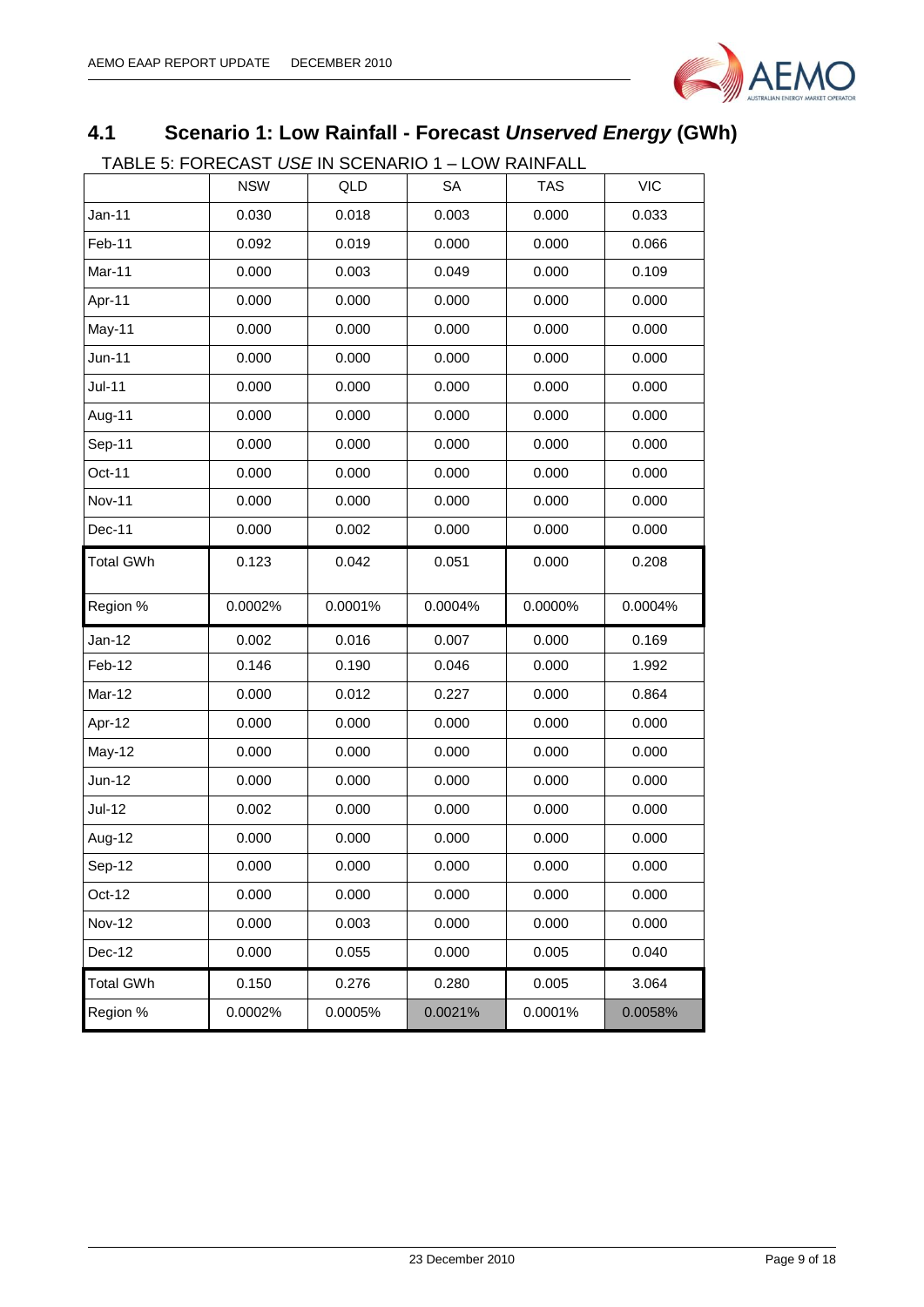

## <span id="page-9-0"></span>**4.2 Scenario 2: Short Term Average Rainfall - Forecast** *Unserved Energy* **(GWh)**

| Jan-11<br>Feb-11<br>Mar-11<br>Apr-11 | <b>NSW</b><br>0.019<br>0.076<br>0.000 | QLD<br>0.022<br>0.019<br>0.003 | <b>SA</b><br>0.002<br>0.000<br>0.047 | <b>TAS</b><br>0.000<br>0.000 | <b>VIC</b><br>0.026<br>0.056 |
|--------------------------------------|---------------------------------------|--------------------------------|--------------------------------------|------------------------------|------------------------------|
|                                      |                                       |                                |                                      |                              |                              |
|                                      |                                       |                                |                                      |                              |                              |
|                                      |                                       |                                |                                      |                              |                              |
|                                      |                                       |                                |                                      | 0.000                        | 0.106                        |
|                                      | 0.000                                 | 0.000                          | 0.000                                | 0.000                        | 0.000                        |
| May-11                               | 0.000                                 | 0.000                          | 0.000                                | 0.000                        | 0.000                        |
| Jun-11                               | 0.000                                 | 0.000                          | 0.000                                | 0.000                        | 0.000                        |
| $Jul-11$                             | 0.000                                 | 0.000                          | 0.000                                | 0.000                        | 0.000                        |
| Aug-11                               | 0.000                                 | 0.000                          | 0.000                                | 0.000                        | 0.000                        |
| Sep-11                               | 0.000                                 | 0.000                          | 0.000                                | 0.000                        | 0.000                        |
| Oct-11                               | 0.000                                 | 0.000                          | 0.000                                | 0.000                        | 0.000                        |
| <b>Nov-11</b>                        | 0.000                                 | 0.000                          | 0.000                                | 0.000                        | 0.000                        |
| Dec-11                               | 0.000                                 | 0.002                          | 0.000                                | 0.000                        | 0.000                        |
| <b>Total GWh</b>                     | 0.096                                 | 0.047                          | 0.049                                | 0.000                        | 0.188                        |
| Region %                             | 0.0001%                               | 0.0001%                        | 0.0004%                              | 0.0000%                      | 0.0004%                      |
| $Jan-12$                             | 0.003                                 | 0.019                          | 0.000                                | 0.000                        | 0.011                        |
| Feb-12                               | 0.006                                 | 0.162                          | 0.000                                | 0.000                        | 0.017                        |
| Mar-12                               | 0.000                                 | 0.012                          | 0.006                                | 0.000                        | 0.019                        |
| Apr-12                               | 0.000                                 | 0.000                          | 0.000                                | 0.000                        | 0.000                        |
| May-12                               | 0.000                                 | 0.000                          | 0.000                                | 0.000                        | 0.000                        |
| Jun-12                               | 0.000                                 | 0.000                          | 0.000                                | 0.000                        | 0.000                        |
| <b>Jul-12</b>                        | 0.001                                 | 0.000                          | 0.000                                | 0.000                        | 0.000                        |
| Aug-12                               | 0.000                                 | 0.000                          | 0.000                                | 0.000                        | 0.000                        |
| Sep-12                               | 0.000                                 | 0.000                          | 0.000                                | 0.000                        | 0.000                        |
|                                      | 0.000                                 | 0.000                          | 0.000                                | 0.000                        | 0.000                        |
| Oct-12                               |                                       |                                |                                      |                              |                              |
| <b>Nov-12</b>                        | 0.000                                 | 0.003                          | 0.000                                | 0.000                        | 0.000                        |
| Dec-12                               | 0.000                                 | 0.054                          | 0.000                                | 0.000                        | 0.000                        |
| <b>Total GWh</b>                     | 0.009                                 | 0.250                          | 0.006                                | 0.000                        | 0.047                        |

## TABLE 6: FORECAST *USE* IN SCENARIO 2 – SHORT TERM AVERAGE RAINFALL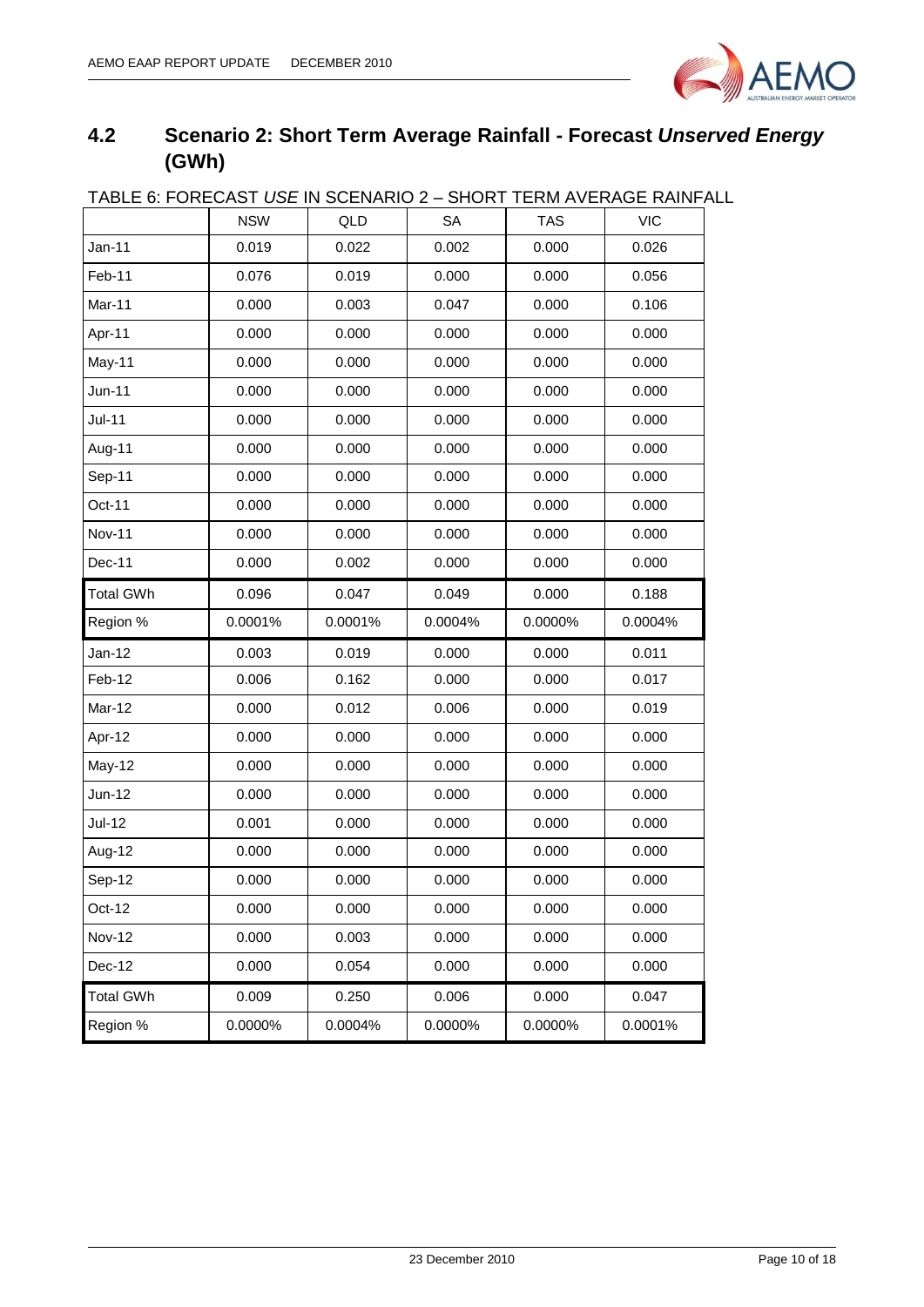

## <span id="page-10-0"></span>**4.3 Scenario 3: Long Term Average Rainfall - Forecast** *Unserved Energy* **(GWh)**

| <u> IADLE 7. FUREUAST USE IN SUENARIU 3 – LUNG TERM AVERAGE RAINFAL</u> |            |         |         |            |            |
|-------------------------------------------------------------------------|------------|---------|---------|------------|------------|
|                                                                         | <b>NSW</b> | QLD     | SA      | <b>TAS</b> | <b>VIC</b> |
| Jan-11                                                                  | 0.021      | 0.022   | 0.002   | 0.000      | 0.021      |
| Feb-11                                                                  | 0.083      | 0.019   | 0.000   | 0.000      | 0.059      |
| Mar-11                                                                  | 0.001      | 0.003   | 0.047   | 0.000      | 0.105      |
| Apr-11                                                                  | 0.000      | 0.000   | 0.000   | 0.000      | 0.000      |
| May-11                                                                  | 0.000      | 0.000   | 0.000   | 0.000      | 0.000      |
| <b>Jun-11</b>                                                           | 0.000      | 0.000   | 0.000   | 0.000      | 0.000      |
| $Jul-11$                                                                | 0.000      | 0.000   | 0.000   | 0.000      | 0.000      |
| Aug-11                                                                  | 0.000      | 0.000   | 0.000   | 0.000      | 0.000      |
| Sep-11                                                                  | 0.000      | 0.000   | 0.000   | 0.000      | 0.000      |
| Oct-11                                                                  | 0.000      | 0.000   | 0.000   | 0.000      | 0.000      |
| <b>Nov-11</b>                                                           | 0.000      | 0.000   | 0.000   | 0.000      | 0.000      |
| Dec-11                                                                  | 0.000      | 0.002   | 0.000   | 0.000      | 0.000      |
| <b>Total GWh</b>                                                        | 0.104      | 0.046   | 0.049   | 0.000      | 0.185      |
| Region %                                                                | 0.0001%    | 0.0001% | 0.0004% | 0.0000%    | 0.0004%    |
| Jan-12                                                                  | 0.002      | 0.017   | 0.000   | 0.000      | 0.008      |
| Feb-12                                                                  | 0.141      | 0.209   | 0.000   | 0.000      | 0.086      |
| Mar-12                                                                  | 0.000      | 0.012   | 0.006   | 0.000      | 0.021      |
| Apr-12                                                                  | 0.000      | 0.000   | 0.000   | 0.000      | 0.000      |
| May-12                                                                  | 0.000      | 0.000   | 0.000   | 0.000      | 0.000      |
| Jun-12                                                                  | 0.000      | 0.000   | 0.000   | 0.000      | 0.000      |
| $Jul-12$                                                                | 0.001      | 0.000   | 0.000   | 0.000      | 0.000      |
| Aug-12                                                                  | 0.000      | 0.000   | 0.000   | 0.000      | 0.000      |
| Sep-12                                                                  | 0.000      | 0.000   | 0.000   | 0.000      | 0.000      |
| Oct-12                                                                  | 0.000      | 0.000   | 0.000   | 0.000      | 0.000      |
| <b>Nov-12</b>                                                           | 0.000      | 0.003   | 0.000   | 0.000      | 0.000      |
| Dec-12                                                                  | 0.000      | 0.054   | 0.000   | 0.000      | 0.000      |
|                                                                         |            |         |         |            |            |
| <b>Total GWh</b>                                                        | 0.144      | 0.294   | 0.007   | 0.000      | 0.115      |

TABLE 7: FORECAST *USE* IN SCENARIO 3 – LONG TERM AVERAGE RAINFALL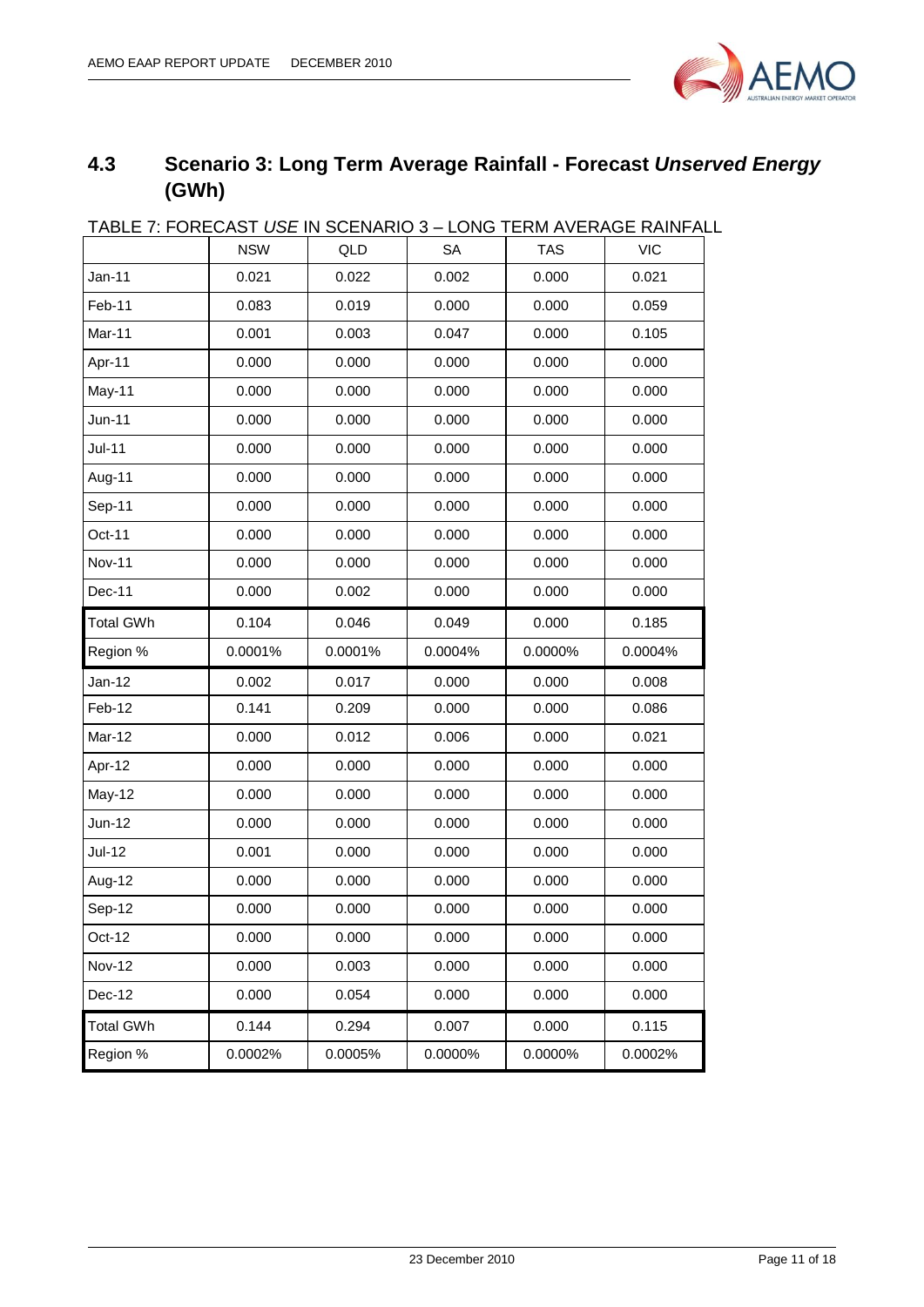

#### <span id="page-11-0"></span>**4.4 FORECAST MONTHLY ENERGY GENERATION ON** *NEM***-WIDE BASIS**

#### TABLE 8: FORECAST MONTHLY ENERGY GENERATION ON *NEM*-WIDE BASIS

|                  | Low<br>Rainfall | Short-Term<br>Average Rainfall | Long-Term<br>Average Rainfall |
|------------------|-----------------|--------------------------------|-------------------------------|
| Jan-11           | 18849.229       | 18840.154                      | 18849.463                     |
| Feb-11           | 16980.842       | 16952.395                      | 16923.221                     |
| Mar-11           | 18200.898       | 18186.414                      | 18179.426                     |
| Apr-11           | 16504.072       | 16501.299                      | 16485.418                     |
| May-11           | 18308.080       | 18329.818                      | 18297.191                     |
| Jun-11           | 18003.533       | 18016.277                      | 17986.215                     |
| <b>Jul-11</b>    | 19164.906       | 19159.428                      | 19156.533                     |
| Aug-11           | 18757.217       | 18776.293                      | 18752.732                     |
| Sep-11           | 17241.354       | 17253.027                      | 17235.080                     |
| Oct-11           | 17366.010       | 17363.727                      | 17379.123                     |
| <b>Nov-11</b>    | 17505.291       | 17523.699                      | 17510.215                     |
| Dec-11           | 18157.709       | 18098.459                      | 18121.477                     |
| <b>Total GWh</b> | 215039.141      | 215001.000                     | 214876.094                    |
| Jan-12           | 19282.297       | 19197.426                      | 19225.100                     |
|                  |                 |                                |                               |
| Feb-12           | 18129.918       | 18051.861                      | 18086.934                     |
| Mar-12           | 18716.119       | 18679.807                      | 18736.004                     |
| Apr-12           | 16943.307       | 16939.910                      | 16952.664                     |
| May-12           | 18704.473       | 18731.111                      | 18704.174                     |
| Jun-12           | 18430.373       | 18437.074                      | 18443.227                     |
| <b>Jul-12</b>    | 19663.748       | 19666.258                      | 19709.701                     |
| Aug-12           | 19234.084       | 19252.627                      | 19243.428                     |
| Sep-12           | 17540.783       | 17523.906                      | 17537.623                     |
| Oct-12           | 17917.129       | 17912.176                      | 17924.986                     |
| <b>Nov-12</b>    | 17899.631       | 17924.826                      | 17893.879                     |
| Dec-12           | 18557.451       | 18586.721                      | 18545.701                     |

#### <span id="page-11-1"></span>**4.5** *USE* **Distributions**

The *USE* distribution graphs are used to show how many *EAAP* simulation studies (Monte Carlo iterations) exceeded a given *USE* level. The *USE* values are expressed as a percentage of regional energy. This is to allow easier reference to the Reliability Panel standard of 0.002% *USE*.

Separate graphs are presented for the 10% and 50% POE simulations.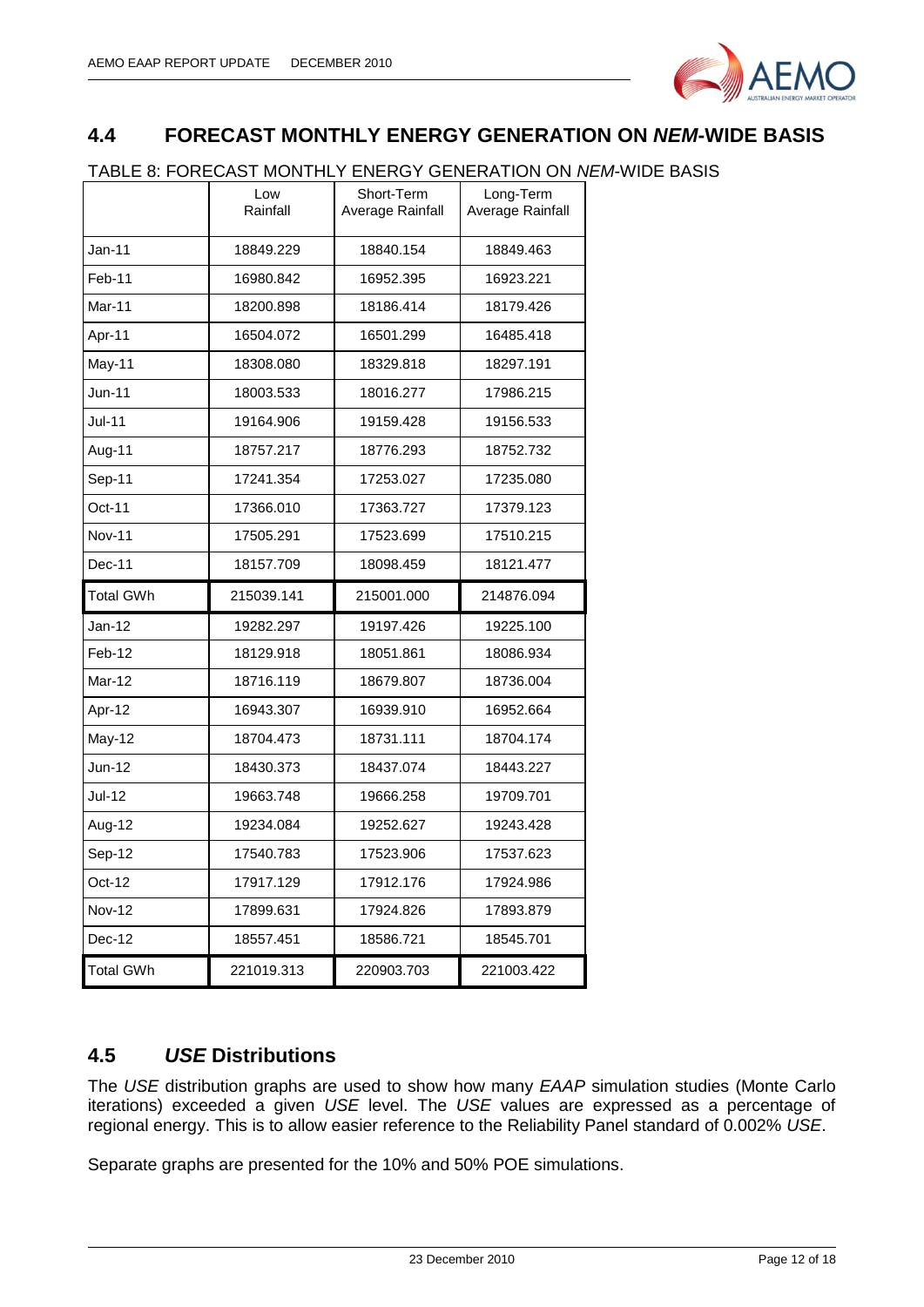



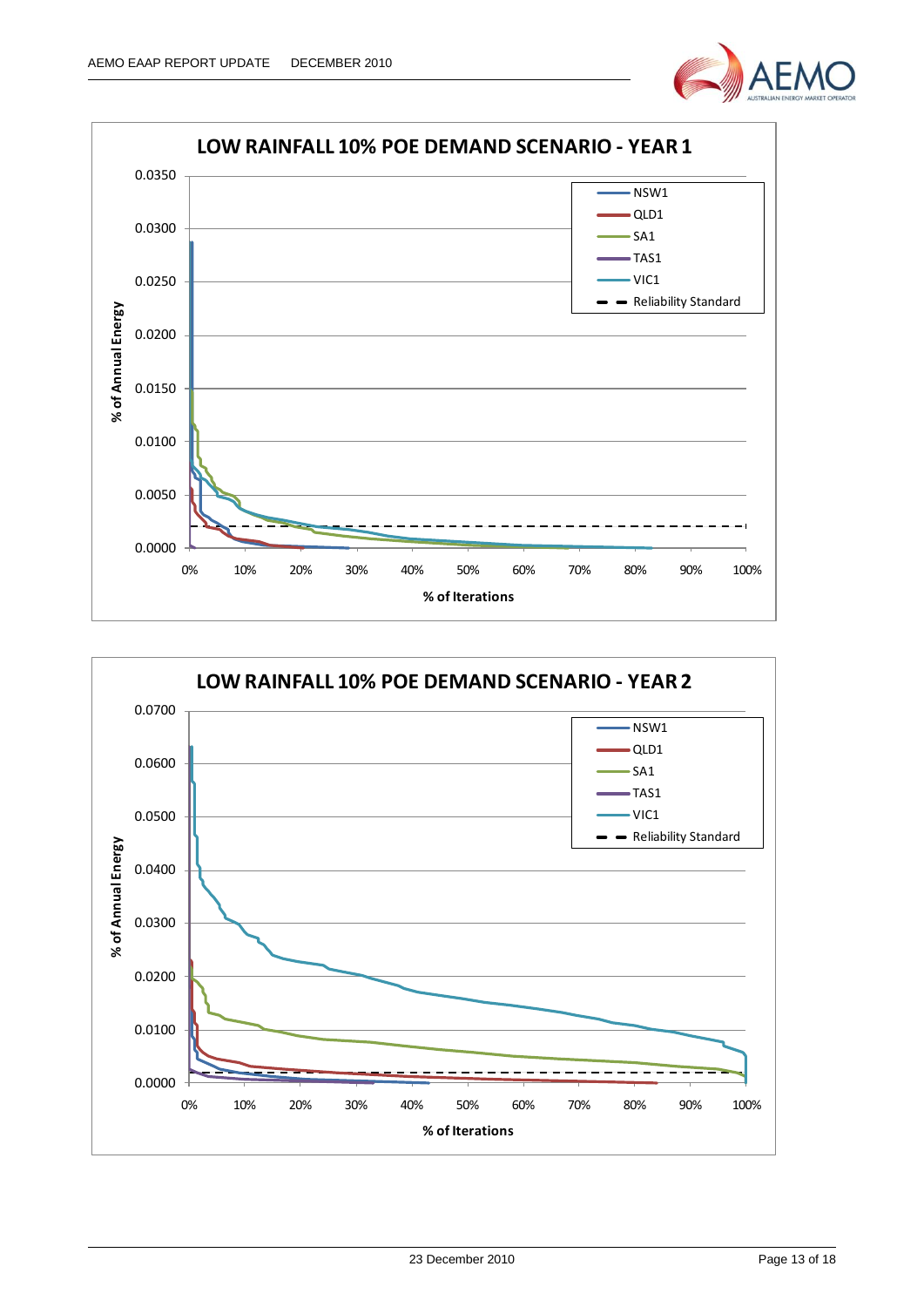



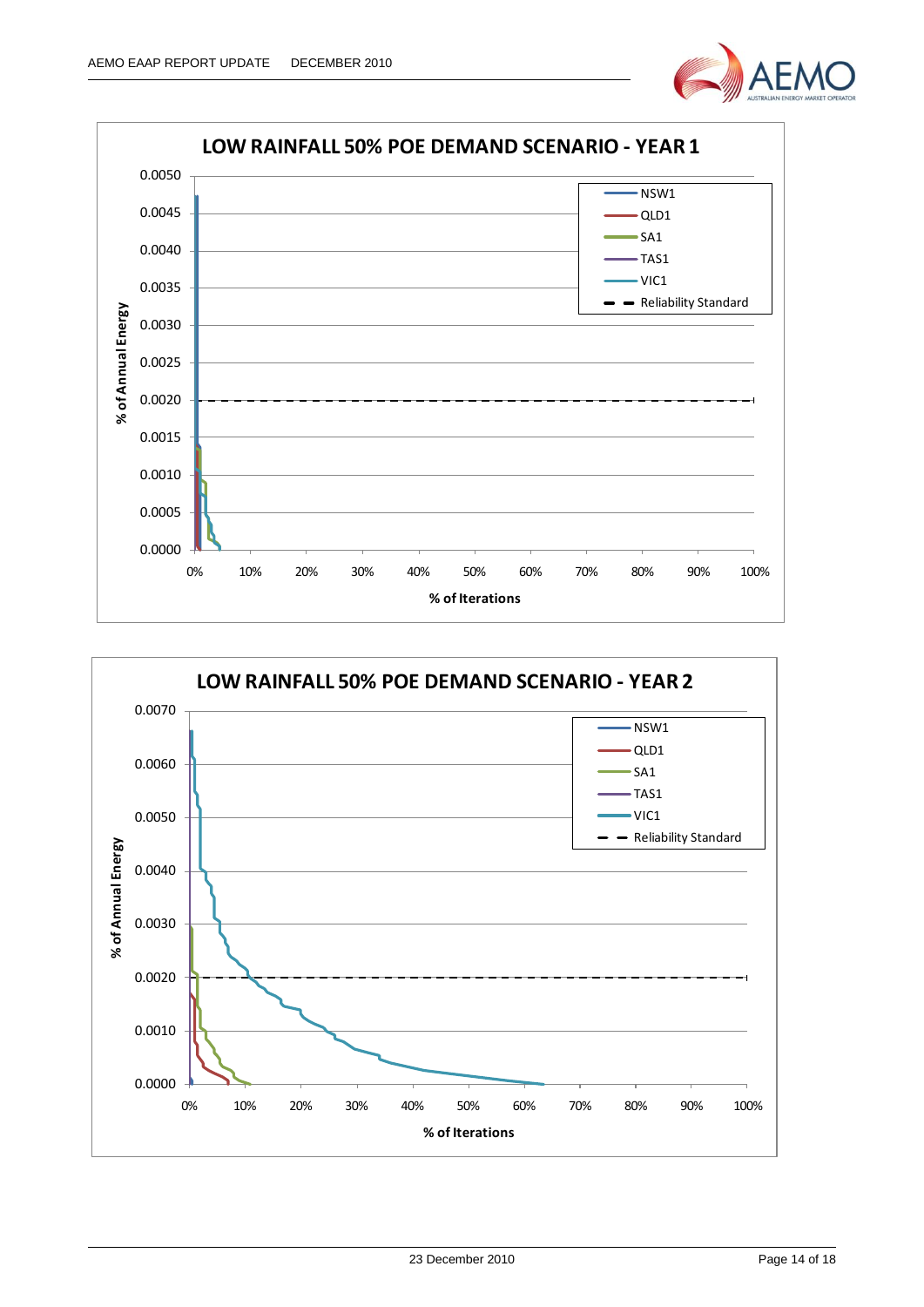



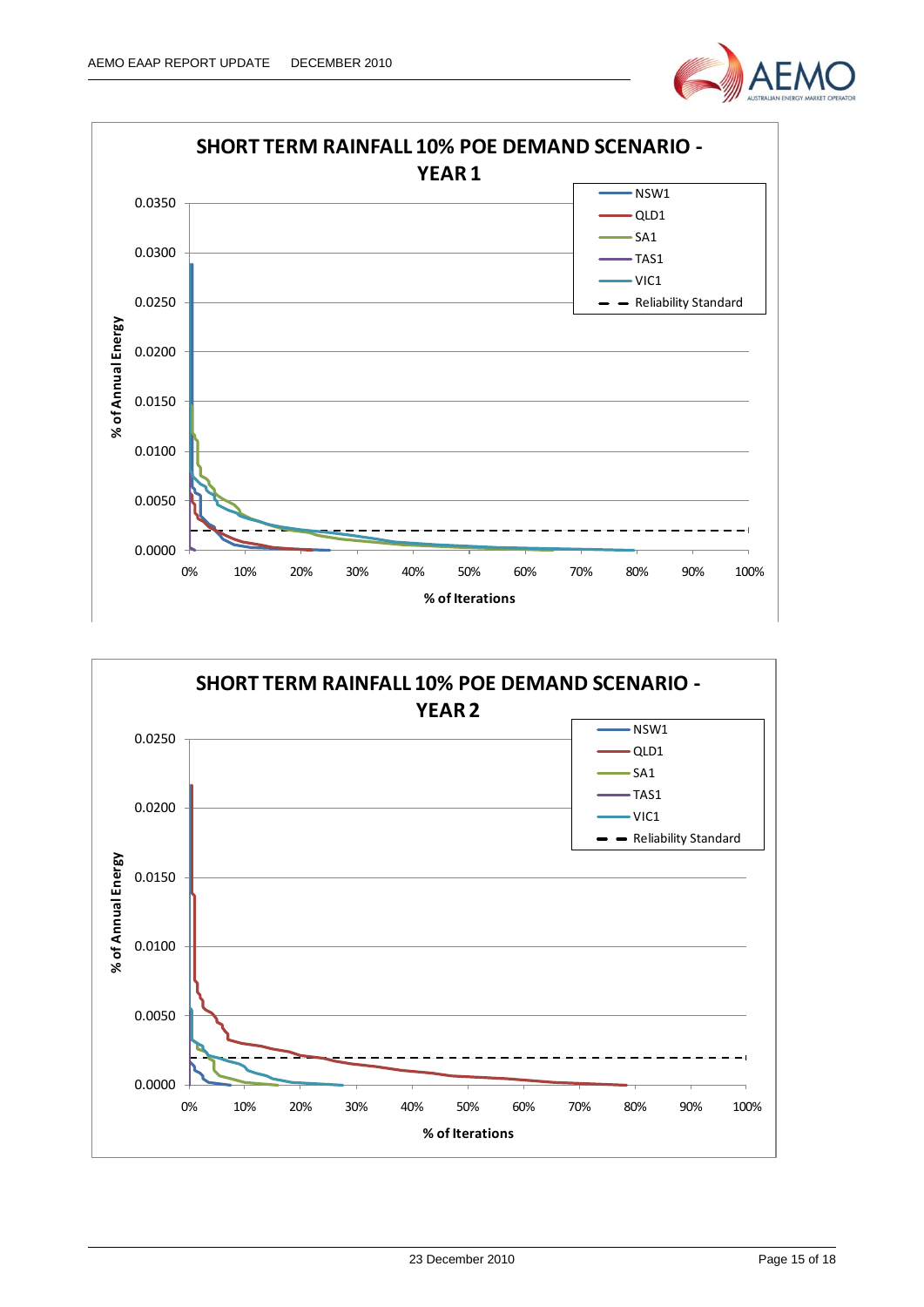



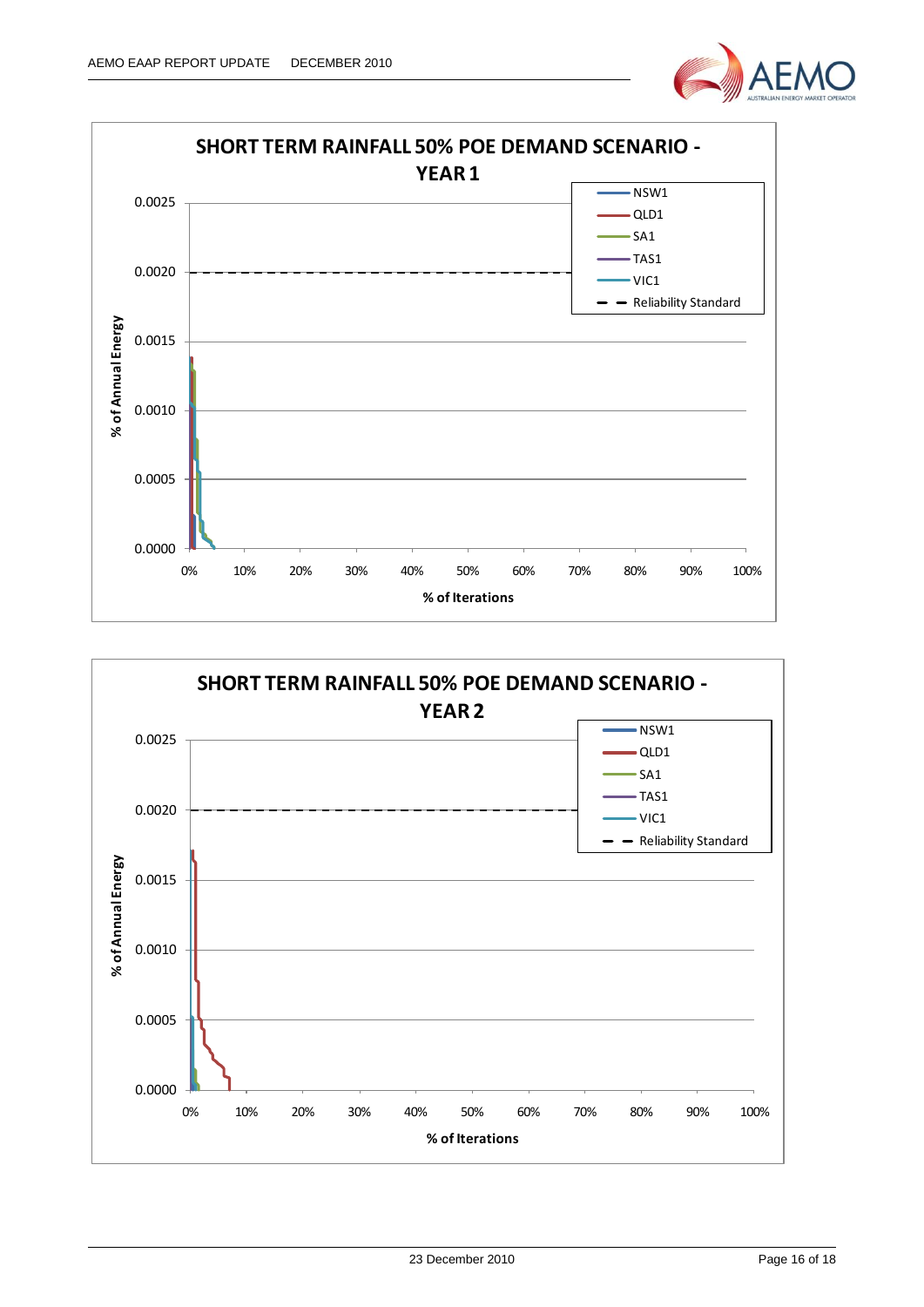